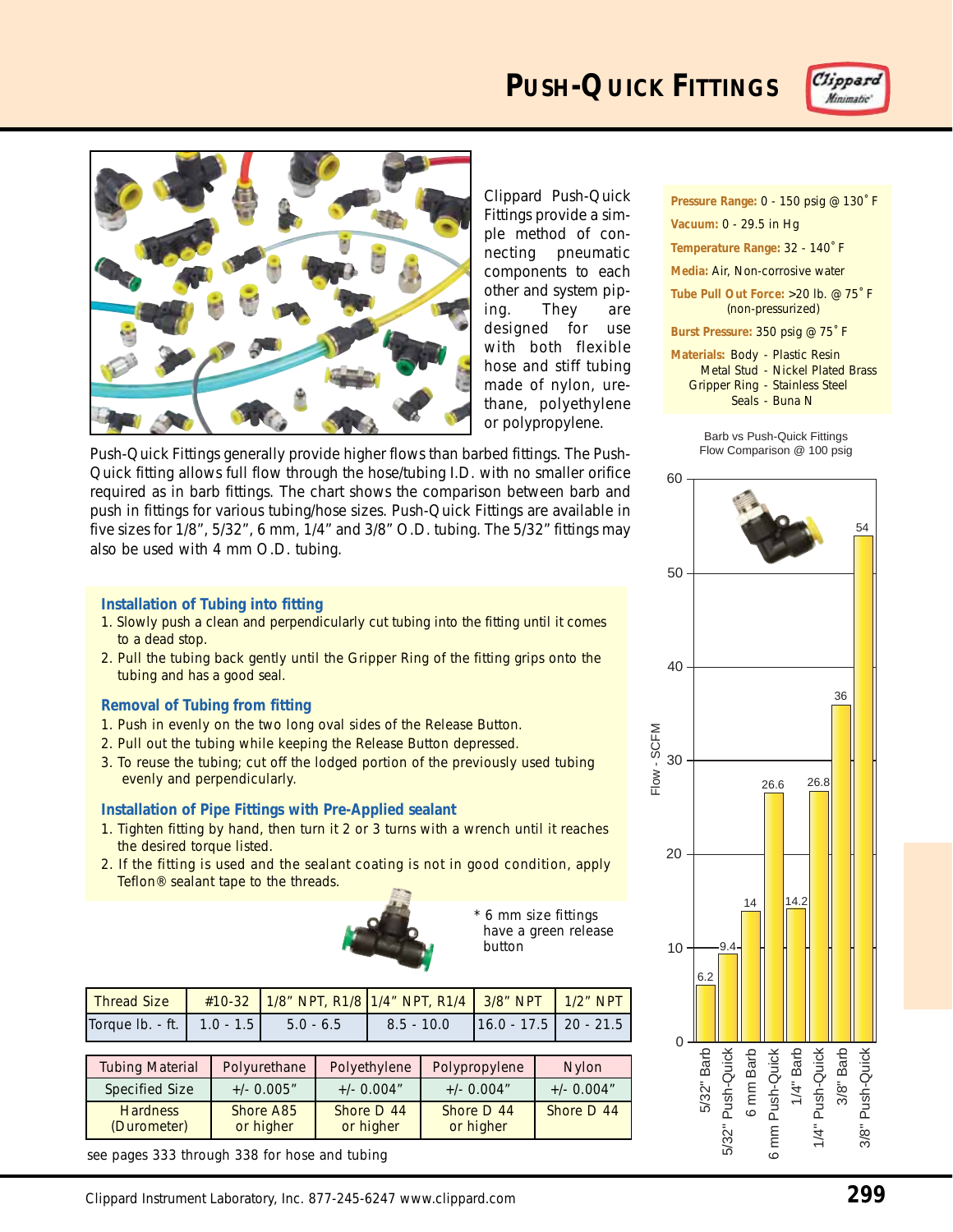

|                     | <b>Push Quick -</b>          |                                |                     |                                        |                        |                        |                             |                        | <b>Thread Size</b>                 |                      |
|---------------------|------------------------------|--------------------------------|---------------------|----------------------------------------|------------------------|------------------------|-----------------------------|------------------------|------------------------------------|----------------------|
|                     |                              |                                | <b>Fitting Type</b> |                                        |                        |                        | Tubing Size (O.D.)          |                        | $N - #10-32$                       |                      |
|                     | <b>BT</b> - Branch Tee       | <b>BC</b> - Bulkhead Connector |                     | ME - Male Elbow<br>MU - Manifold Union |                        |                        | $04 - 1/8" (0.125")$        |                        | 5 - M5 thd.                        |                      |
|                     |                              | <b>BU</b> - Bulkhead Union     |                     | PG - NEW! Plug                         |                        |                        | $05 - 5/32$ (4 mm) (0.156") |                        | <b>P</b> - 1/8" NPT<br>$R - R1/8$  |                      |
|                     |                              | CC - Compact Male Conn.        |                     | RT - Run Tee                           |                        |                        | $06M - 6$ mm $(0.236")$     |                        | $Q - 1/4" NPT$                     |                      |
|                     | <b>CU</b> - Cross Union      |                                |                     | <b>RU</b> - Reduced Union              |                        |                        | $08 - 1/4$ " (0.250")       |                        | $2 - R1/4$                         |                      |
|                     | <b>EU</b> - Elbow Union      |                                |                     | <b>SU</b> - Straight Union             |                        |                        | $10 - 5/16$ " (0.313")      |                        | <b>W</b> - 3/8" NPT                |                      |
|                     |                              | FC - NEW! Female Conn.         |                     | TU - Tee Union                         |                        |                        | $12 - 3/8$ " (0.375")       |                        | $3 - R3/8$                         |                      |
|                     |                              | MA - Male Angle Conn.          |                     | <b>UE</b> - Universal Elbow            |                        |                        | $16 - 1/2$ " (0.500")       |                        | Z - 1/2" NPT                       |                      |
|                     |                              | MC - Male Connector            |                     | YU - Y Union                           |                        |                        |                             |                        |                                    |                      |
|                     |                              |                                |                     |                                        |                        |                        |                             |                        |                                    |                      |
|                     |                              |                                |                     |                                        |                        |                        |                             |                        |                                    |                      |
|                     | <b>Threaded</b>              |                                |                     |                                        |                        |                        |                             |                        |                                    |                      |
|                     | <b>Fittings</b>              | VEW                            |                     |                                        |                        |                        |                             |                        |                                    |                      |
|                     |                              | Female                         | <b>Male Compact</b> | <b>Male</b>                            | <b>Male</b>            |                        | <b>Branch</b>               | <b>Universal</b>       | <b>Male Angle</b>                  | <b>Bulkhead</b>      |
|                     |                              | <b>Connector</b>               | <b>Connector</b>    | <b>Connector</b>                       | <b>Elbow</b>           | <b>Run Tee</b>         | Tee                         | <b>Elbow</b>           | <b>Connector</b>                   | <b>Connector</b>     |
| <b>Tube</b><br>1/8" | <b>Thread</b><br>#10-32      | <b>FC</b>                      | cc<br>PQ-CC04N      | <b>MC</b>                              | <b>ME</b><br>PQ-ME04N  | <b>RT</b>              | <b>BT</b>                   | UE                     | <b>MA</b><br>PQ-MA04N              | <b>BC</b>            |
|                     | 1/8" NPT                     |                                | PQ-CC04P            |                                        | PQ-ME04P               |                        |                             |                        | PQ-MA04P                           | PQ-BC04P             |
|                     | #10-32                       | PQ-FC05N                       | PQ-CC05N            | PQ-MC05N                               | PQ-ME05N               | PQ-RT05N               | PQ-BT05N                    | PQ-UE05N               | PQ-MA05N                           |                      |
| $5/32***$           | M5 thd.                      | <b>PQ-FC005</b>                |                     | <b>PQ-MC055</b>                        | <b>PQ-ME055</b>        | <b>PQ-RT055</b>        | <b>PQ-BT055</b>             | <b>PQ-UE055</b>        | <b>PQ-MA055</b>                    |                      |
| (4 mm)              | <b>1/8" NPT</b>              | PQ-FC05P                       | PQ-CC05P            | PQ-MC05P                               | PQ-ME05P               | PQ-RT05P               | PQ-BT05P                    | PQ-UE05P               | PQ-MA05P                           | PQ-BC05P             |
|                     | R1/8                         | PQ-FC05R                       |                     | PQ-MC05R                               | PQ-ME05R               | PQ-RT05R               | PQ-BT05R                    | PQ-UE05R               | PQ-MA05R                           | PQ-BC05R             |
|                     | $1/4$ " NPT                  |                                |                     | PQ-MC05Q                               | PQ-ME05Q               |                        |                             |                        |                                    |                      |
| 6 mm*               | M5 thd.<br>R1/8              | PQ-FC06MR                      |                     | PQ-MC06M5<br>PQ-MC06MR                 | PQ-ME06M5<br>PQ-ME06MR | PQ-RT06M5<br>PQ-RT06MR | PQ-BT06M5<br>PQ-BT06MR      | PQ-UE06M5<br>PQ-UE06MR | PQ-MA06M5<br>PQ-MA06MR   PQ-BC06MR |                      |
|                     | R <sub>1/4</sub>             | PQ-FC06M2                      |                     | PQ-MC06M2                              | PQ-ME06M2              | PQ-RT06M2              | PQ-BT06M2                   | PQ-UE06M2              | PQ-MA06M2                          | PQ-BC06M2            |
|                     | #10-32                       |                                | PQ-CC08N            | PQ-MC08N                               | PQ-ME08N               | PQ-RT08N               | PQ-BT08N                    | PQ-UE08N               | PQ-MA08N                           |                      |
| $1/4$ "             | <b>1/8" NPT</b>              | PQ-FC08P                       | PQ-CC08P            | PQ-MC08P                               | PQ-ME08P               | PQ-RT08P               | PQ-BT08P                    | PQ-UE08P               | PQ-MA08P                           | PQ-BC08P             |
|                     | $1/4$ " NPT                  | PQ-FC08Q                       | PQ-CC08Q            | PQ-MC08Q                               | PQ-ME08Q               | PQ-RT08Q               | PQ-BT08Q                    | PQ-UE08Q               | PQ-MA08Q                           | PQ-BC08Q             |
|                     | 3/8" NPT                     |                                |                     | PQ-MC08W                               | PQ-ME08W               |                        |                             |                        | PQ-MA08W                           |                      |
|                     | M5 thd.                      |                                |                     | <b>PQ-MC105</b>                        |                        |                        |                             |                        |                                    |                      |
|                     | 1/8" NPT<br>R <sub>1/8</sub> | PQ-FC10P<br>PQ-FC10R           |                     | PQ-MC10P<br>PQ-MC10R                   | PQ-ME10P<br>PQ-ME10R   | PQ-RT10P<br>PQ-RT10R   | PQ-BT10P<br>PQ-BT10R        | PQ-UE10P<br>PQ-UE10R   | PQ-MA10P                           | PQ-BC10P<br>PQ-BC10R |
| 5/16"               | $1/4"$ NPT                   | PQ-FC10Q                       |                     | PQ-MC10Q                               | PQ-ME10Q               | PQ-RT10Q               | PQ-BT10Q                    | PQ-UE10Q               | PQ-MA10Q                           | PQ-BC10Q             |
|                     | R <sub>1</sub> /4            | <b>PQ-FC102</b>                |                     | PQ-MC102                               | <b>PQ-ME102</b>        | PQ-RT102               | PQ-BT102                    | <b>PQ-UE102</b>        |                                    | PQ-BC102             |
|                     | 3/8" NPT                     | PQ-FC10W                       |                     | PQ-MC10W                               | PQ-ME10W               | PQ-RT10W               |                             | PQ-UE10W               |                                    |                      |
|                     | R3/8                         | PQ-FC103                       |                     | PQ-MC103                               | PQ-ME103               | PQ-RT103               | PQ-BT103                    | PQ-UE103               |                                    |                      |
|                     | 1/8" NPT                     |                                |                     | PQ-MC12P                               | PQ-ME12P               | PQ-RT12P               | PQ-BT12P                    |                        | PQ-MA12P                           |                      |
| 3/8''               | 1/4" NPT                     | PQ-FC12Q                       | PQ-CC12Q            | <b>PQ-MC12Q</b>                        | <b>PQ-ME12Q</b>        | <b>PQ-RT12Q</b>        | <b>PQ-BT12Q</b>             | <b>PQ-UE12Q</b>        | PQ-MA12Q                           | PQ-BC12Q             |
|                     | 3/8" NPT                     | PQ-FC12W                       | PQ-CC12W            | PQ-MC12W                               | PQ-ME12W               | PQ-RT12W               | PQ-BT12W                    | PQ-UE12W               | PQ-MA12W                           | PQ-BC12W             |
|                     | $1/2$ " NPT<br>$1/4$ " NPT   |                                |                     | PQ-MC12Z<br>PQ-MC16Q                   | PQ-ME12Z<br>PQ-ME16Q   |                        |                             |                        | PQ-MA16Q                           |                      |
| 1/2"                | 3/8" NPT                     |                                |                     | PQ-MC16W                               | PQ-ME16W               |                        |                             |                        | PQ-MA16W                           |                      |
|                     | 1/2" NPT                     |                                |                     | PQ-MC16Z                               | PQ-ME16Z               |                        |                             |                        | PQMA16Z                            |                      |

\* 6 mm size fittings have a green release button.

\*\* 5/32" fittings may be used with 4 mm tubing

Note: Fittings with pipe thread (NPT), R1/8 and R1/4 are supplied with pre-applied sealant.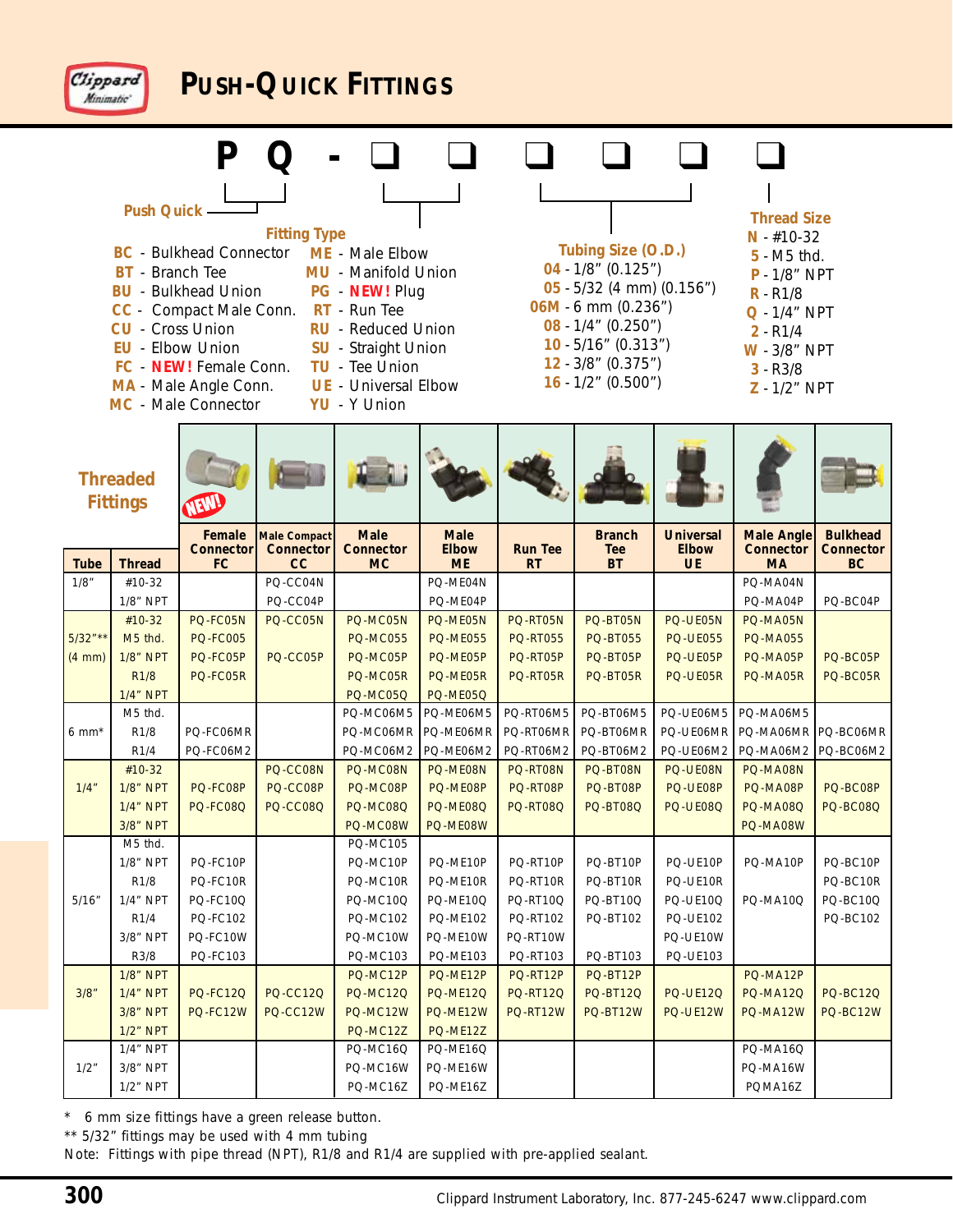

| Non-<br><b>Threaded</b><br><b>Fittings</b> |                                              |                                             |                                    |                                   |                                   |                                    |                                       |                                           |
|--------------------------------------------|----------------------------------------------|---------------------------------------------|------------------------------------|-----------------------------------|-----------------------------------|------------------------------------|---------------------------------------|-------------------------------------------|
| <b>Tube Size</b>                           | <b>Straight</b><br><b>Union</b><br><b>SU</b> | <b>Reduced</b><br><b>Union</b><br><b>RU</b> | <b>Elbow</b><br><b>Union</b><br>EU | <b>Tee</b><br><b>Union</b><br>TU. | $\mathbf v$<br><b>Union</b><br>YU | Cross<br><b>Union</b><br><b>CU</b> | <b>Bulkhead</b><br><b>Union</b><br>BU | <b>Manifold</b><br><b>Union</b><br>$MU**$ |
| 1/8"                                       | PQ-SU04                                      |                                             | PQ-EU04                            | PQ-TU04                           | PQ-YU04                           | PQ-CU04                            |                                       |                                           |
| $\sqrt{5/32}$ (4 mm)                       | PQ-SU05                                      | <b>PQ-RU0504</b>                            | PQ-EU05                            | PQ-TU05                           | <b>PQ-YU05</b>                    | PQ-CU05                            | PQ-BU05                               | <b>PQ-MU0504</b>                          |
| $6 \text{ mm}^*$                           | PQ-SU06M                                     | PQ-RU06M05                                  | PQ-EU06M                           | PQ-TU06M                          | PQ-YU06M                          | PQ-CU06M                           | PQ-BU06M                              | PQ-MU06M05                                |
| $1/4$ "                                    | PQ-SU08                                      | <b>PQ-RU0804</b><br><b>PQ-RU0805</b>        | PQ-EU08                            | PO-TU08                           | PO-YU08                           | PQ-CU08                            | PQ-BU08                               | <b>PQ-MU0805</b>                          |
| 5/16''                                     | PO-SU <sub>10</sub>                          | <b>PQ-RU1008</b>                            | PQ-EU10                            | PQ-TU10                           | <b>PQ-YU10</b>                    | PQ-CU10                            | PQ-BU10                               | PQ-MU1008                                 |
| 3/8''                                      | <b>PQ-SU12</b>                               | <b>PQ-RU1208</b>                            | <b>PQ-EU12</b>                     | <b>PQ-TU12</b>                    | <b>PQ-YU12</b>                    | PQ-CU12                            | <b>PQ-BU12</b>                        | <b>PQ-MU1208</b>                          |
| 1/2"                                       | PQ-SU16                                      | PQ-RU1612                                   | PQ-EU16                            | PQ-TU16                           | <b>PQ-YU16</b>                    |                                    | PQ-BU16                               |                                           |

\* 6 mm size fittings have a green release button.

\*\* The first size listed in the part number are the end connections, the second size listed are the branch connections.







"B"





|                 | Tubing Size Thread Size "T" | "A"    | $^{\prime\prime}$ B $^{\prime\prime}$ | $^{\prime\prime}$ C $^{\prime\prime}$ | "E"     | $^{\prime\prime}$ H $^{\prime\prime}$ | $^{\prime\prime}$ R $^{\prime\prime}$ | "S"     | $^{\prime\prime}$ U $^{\prime\prime}$ | " $V$ "           |
|-----------------|-----------------------------|--------|---------------------------------------|---------------------------------------|---------|---------------------------------------|---------------------------------------|---------|---------------------------------------|-------------------|
| 1/8"            | #10-32                      | 0.722" |                                       | 0.410"                                | 0.328'' | 7/16"                                 | 0.900"                                |         |                                       |                   |
| 1/8"            | <b>1/8" NPT</b>             | 0.722" |                                       | 0.410"                                | 0.328'' | 7/16"                                 | 0.980"                                |         |                                       |                   |
| $5/32$ " (4 mm) | #10-32                      | 0.722" | 0.656"                                | 0.410"                                | 0.328'' | 7/16"                                 | 0.900"                                | 0.820"  | 0.440"                                | 5/16"             |
| $5/32$ " (4 mm) | M <sub>5</sub> x 0.8        | 0.722" | 0.656"                                | 0.410"                                | 0.328'' | <b>10 mm</b>                          | 0.900"                                | 0.831"  | 0.449"                                | 8 mm              |
| $5/32$ " (4 mm) | 1/8" NPT                    | 0.722" | 0.656"                                | 0.410"                                | 0.328'' | 7/16"                                 | 0.980"                                | 0.920"  | 0.570"                                | 7/16"             |
| $5/32$ " (4 mm) | R <sub>1/8</sub>            | 0.722" | 0.656"                                | 0.410"                                | 0.328'' | <b>10 mm</b>                          | 0.980"                                | 0.921"  | 0.563''                               | $10 \text{ mm}$   |
| $5/32''$ (4 mm) | $1/4$ " NPT                 | 0.722" | 0.656"                                | 0.410"                                | 0.328'' | 7/16"                                 | 1.130"                                |         |                                       |                   |
| 6 <sub>mm</sub> | M <sub>5</sub> x 0.8        | 0.830" | 0.740"                                | 0.524"                                | 0.370"  | $12 \, \text{mm}$                     | 1.030"                                | 0.953'' | 0.500"                                | $12 \, \text{mm}$ |
| 6 mm            | R <sub>1/8</sub>            | 0.830" | 0.740"                                | 0.524"                                | 0.370"  | $12 \, \text{mm}$                     | 1.100"                                | 0.976"  | 0.587''                               | 12 mm             |
| 6 <sub>mm</sub> | R1/4                        | 0.830" | 0.740"                                | 0.524"                                | 0.370"  | $14 \, \text{mm}$                     | 1.140"                                | 1.059"  | 0.654"                                | $14 \text{ mm}$   |
| $1/4$ "         | #10-32                      | 0.840" | 0.740"                                | 0.524"                                | 0.370"  | 1/2"                                  | 1.030"                                | 0.940"  | 0.480"                                | $1/2$ "           |
| 1/4"            | $1/8$ " NPT                 | 0.840" | 0.740"                                | 0.524"                                | 0.370"  | 1/2"                                  | 1.100"                                | 0.990"  | 0.600"                                | 1/2"              |
| 1/4"            | $1/4$ " NPT                 | 0.840" | 0.740"                                | 0.524"                                | 0.370"  | 9/16"                                 | 1.230"                                | 1.120"  | 0.740"                                | 9/16''            |
| $1/4$ "         | 3/8" NPT                    | 0.840" | 0.740"                                | 0.524"                                | 0.370"  | 11/16"                                | 1.290"                                |         |                                       |                   |
| 3/8"            | <b>1/8" NPT</b>             | 1.100" | 0.944"                                | 0.720"                                | 0.472"  | 11/16"                                | 1.350"                                |         |                                       |                   |
| 3/8''           | $1/4$ " NPT                 | 1.100" | 0.944"                                | 0.720"                                | 0.472"  | 11/16"                                | 1.470"                                | 1.320"  | 0.800"                                | 11/16"            |
| 3/8"            | 3/8" NPT                    | 1.100" | 0.944"                                | 0.720"                                | 0.472"  | 11/16"                                | 1.160"                                | 1.550"  | 0.900"                                | 11/16"            |
| 1/2"            | $1/4$ " NPT                 | 1.160" |                                       | 0.850"                                | 0.570"  | 7/8"                                  | 1.550"                                |         |                                       |                   |
| 1/2"            | 3/8" NPT                    | 1.160" |                                       | 0.850"                                | 0.570"  | 7/8"                                  | 1.580"                                |         |                                       |                   |
| 1/2"            | $1/2$ " NPT                 | 1.160" |                                       | 0.850"                                | 0.570"  | 7/8"                                  | 1.670"                                |         |                                       |                   |

"A"

"H"

"T"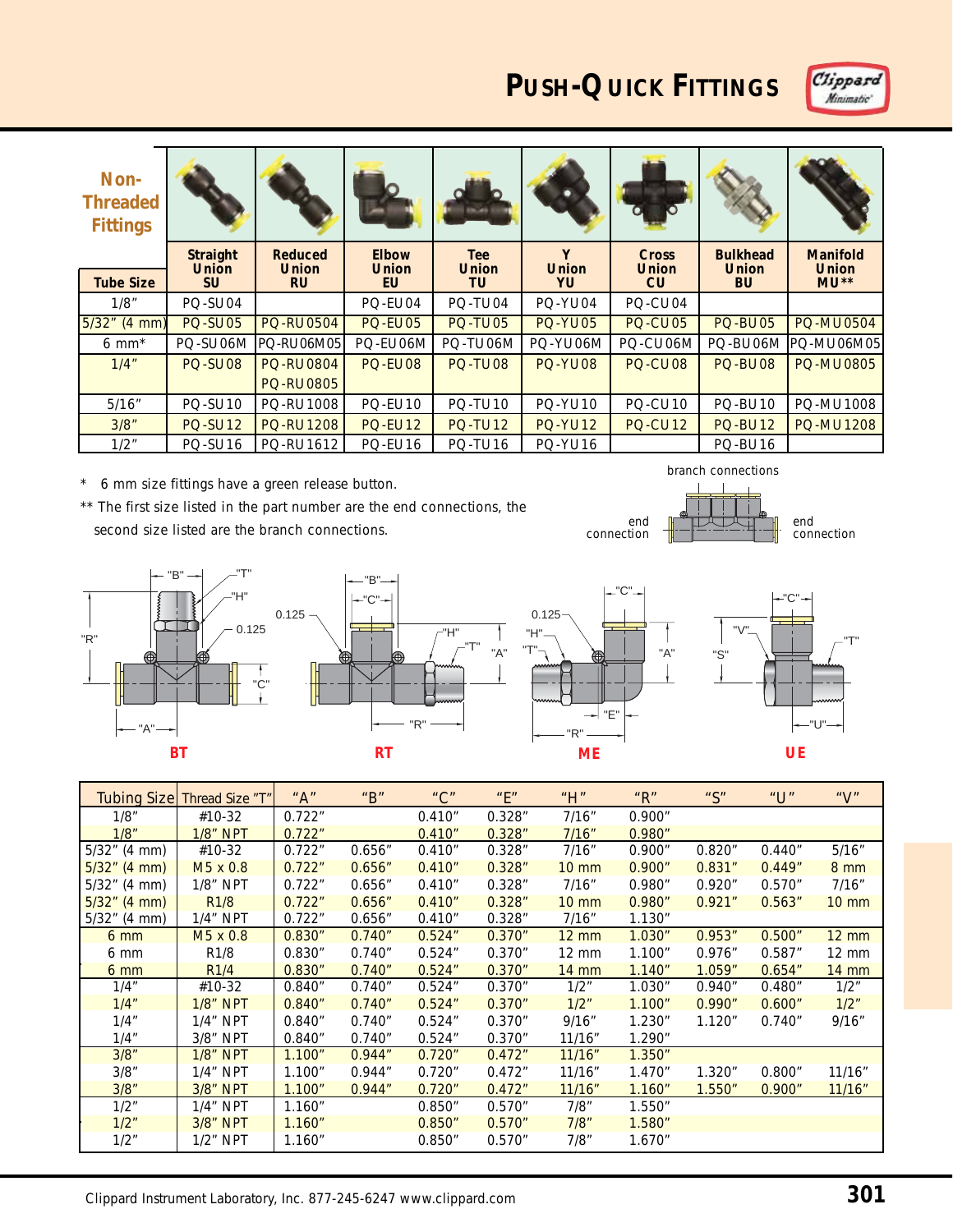













"C" "C"



| <b>Tubing Size</b> | " $A$ " | " $B$ " | " $C$ " | " $D$ " | $^{\prime\prime}$ F $^{\prime\prime}$ | $^{\prime\prime}$ $\Gamma$ $^{\prime\prime}$ | "G"   | $^{\prime\prime}$   $^{\prime\prime}$ | "K"   | $\frac{1}{2}$ $\frac{1}{2}$ | " $M"$ | " $N$ " | $^{\prime\prime}$ D $^{\prime\prime}$ |
|--------------------|---------|---------|---------|---------|---------------------------------------|----------------------------------------------|-------|---------------------------------------|-------|-----------------------------|--------|---------|---------------------------------------|
| 1/8"               | 0.710   | 0.560   | 0.420   | 0.080   |                                       |                                              |       |                                       | 1.240 |                             |        |         |                                       |
| $5/32$ (4 mm)      | 0.722   | 0.656   | 0.410   | 0.125   | 0.328                                 | 0.512                                        | 0.517 | 1.608                                 | 1.239 | 1.230                       | 1.318  |         | $2.312 \quad 0.531$                   |
| $6 \, \text{mm}$   | 0.830   | 0.740   | 0.524   | 0.125   | 0.370                                 | 0.568                                        | 0.531 | 1.608                                 | 1.500 | 1.367                       | 1.495  | 2.435   | 0.531                                 |
| 1/4"               | 0.840   | 0.740   | 0.524   | 0.125   | 0.370                                 | 0.604                                        | 0.531 | 1.608                                 | 1.500 | 1.666                       | 1.495  | 2.435   | 0.531                                 |
| 3/8''              | 1.100   | 0.944   | 0.720   | 0.125   | 0.472                                 | 0.740                                        | 0.720 | 1.850                                 | 1.851 | .666                        | 2.017  | 2.312   | 0.531                                 |
| 1/2"               | 1.130   | 1.120   | 0.850   | 0.100   | 0.570                                 | 0.780                                        | 0.840 |                                       | 1.810 | 810                         | 2.070  |         |                                       |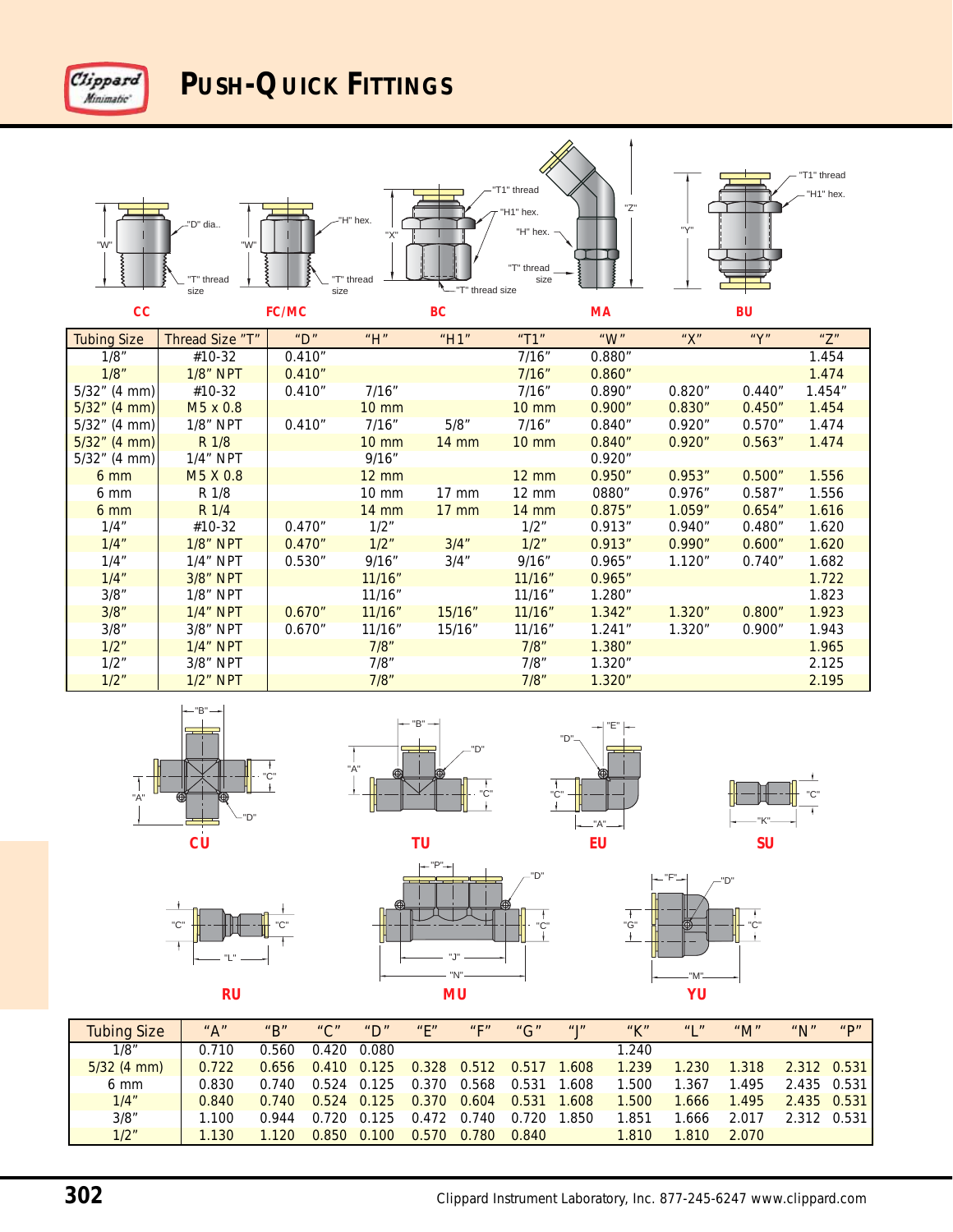**NEW! MINIATURE PUSH-QUICK FITTINGS**

Clippard Minimatic'



Available in 5/32" (4 mm) and 1/4" OD tubing, the fittings permit full flow through the ID and there is no small orifice as required with barb fittings. They are available in many configurations with preapplied thread sealant.

**Materials:** Body - Plastic Resin Metal Stud - Nickel Plated Brass Gripper Ring - Stainless Steel Seals - Buna N

|                  | <b>Threaded</b><br><b>Fittings</b> |                                  |                                 |                   |                |                    |                                 |                            |
|------------------|------------------------------------|----------------------------------|---------------------------------|-------------------|----------------|--------------------|---------------------------------|----------------------------|
|                  |                                    | <b>Male Compact</b><br>Connector | <b>Male</b><br><b>Connector</b> | <b>Male Elbow</b> | <b>Run Tee</b> | <b>Branch Teel</b> | <b>Extended</b><br><b>Elbow</b> | Female<br><b>Connector</b> |
| <b>Tube</b>      | <b>Thread</b>                      | CC.                              | MC.                             | <b>ME</b>         | <b>RT</b>      | BT                 | EE                              | FC.                        |
| 5/32"            | #10-32                             | POM-CC05N                        | POM-MC05N                       | POM-ME05N         | POM-RT05N      | POM-BT05N          | POM-EE05N                       | POM-FC05N                  |
| $(4 \text{ mm})$ | $1/8"$ NPT                         | POM-CC05P                        | POM-MC05P                       | POM-ME05P         | POM-RT05P      | POM-BT05P          | POM-EE05P                       | PQM-FC05P                  |
| 1/4"             | $#10-32$                           | POM-CC08N                        | POM-MC08N                       | POM-ME08N         | POM-RT08N      | POM-BT08N          | POM-EE08N                       | PQM-FC08N                  |
|                  | <b>1/8" NPT</b>                    | POM-CC08P                        | POM-MC08P                       | POM-ME08P         | POM-RT08P      | POM-BT08P          | POM-EE08P                       | POM-FC08P                  |

Note: Fittings with pipe thread NPT are supplied with pre-applied sealant.

| Non-<br><b>Threaded</b><br><b>Fittings</b> |                       |                          |                        |                                    |
|--------------------------------------------|-----------------------|--------------------------|------------------------|------------------------------------|
| <b>Tube Size</b>                           | <b>Straight Union</b> | <b>Elbow Union</b><br>EU | <b>Tee Union</b><br>TU | <b>Bulkhead Union</b><br><b>BU</b> |
| $5/32$ " (4 mm)                            | PQM-SU05              | PQM-EU05                 | PQM-TU05               | PQM-BU05                           |
| $1/4$ "                                    | PQM-SU08              | PQM-EU08                 | PQM-TU08               | PQM-BU08                           |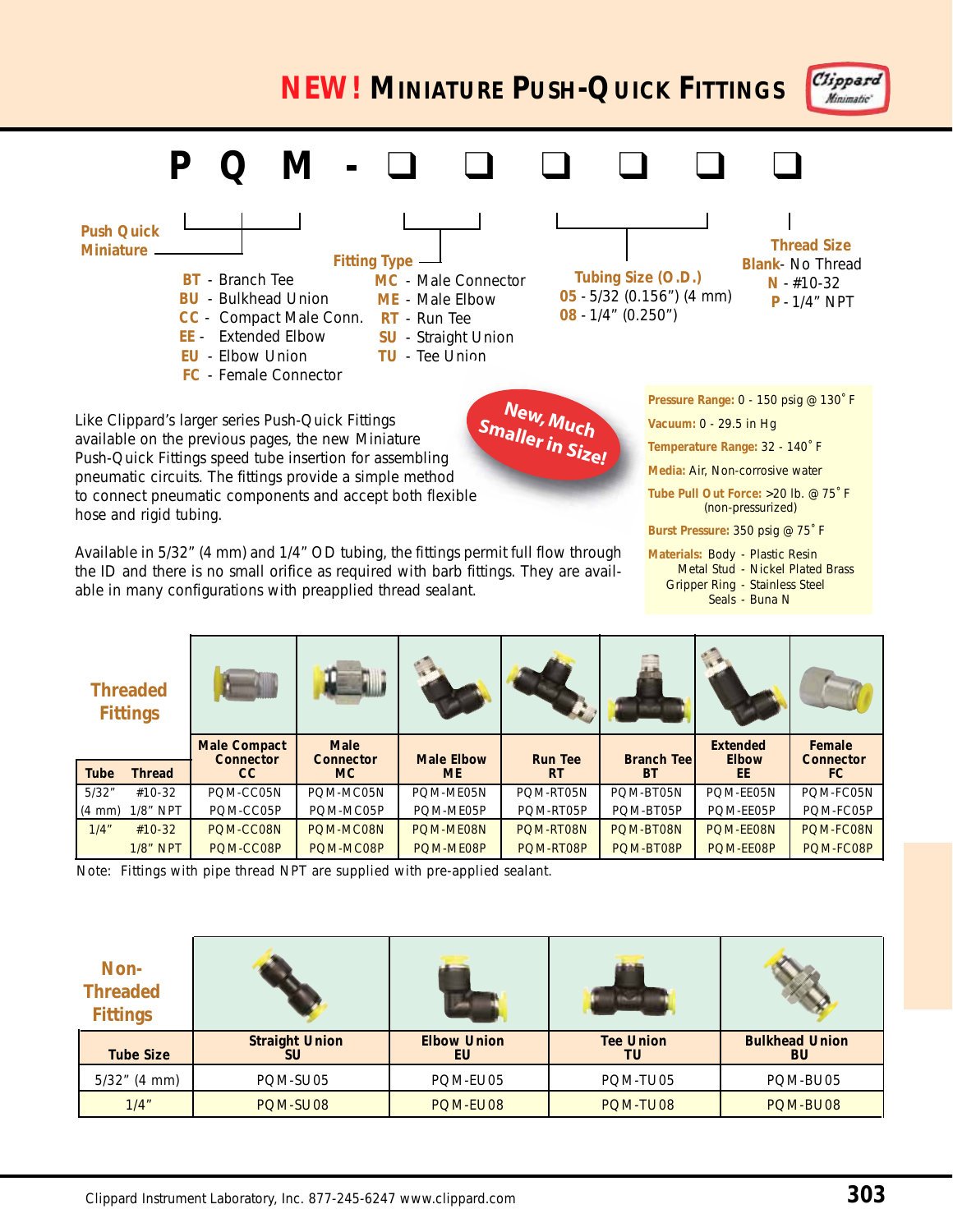







| Part          | Tubing      | $^{\prime\prime}$ T $^{\prime\prime}$ |        |                                       |        |                                       | Part          | <b>Tubing</b> | "T"                   |         |                                       |        |         |
|---------------|-------------|---------------------------------------|--------|---------------------------------------|--------|---------------------------------------|---------------|---------------|-----------------------|---------|---------------------------------------|--------|---------|
| <b>Number</b> | <b>Size</b> | <b>Thread</b>                         | "A"    | $^{\prime\prime}$ C $^{\prime\prime}$ | "H"    | $^{\prime\prime}$ R $^{\prime\prime}$ | <b>Number</b> | <b>Size</b>   | <b>Thread</b>         | "A"     | $^{\prime\prime}$ C $^{\prime\prime}$ | "H"    | ''R''   |
| POM-BT05N     | 5/32"       | #10-32                                | 0.593" | 0.335''                               | 5/16"  | 0.645"                                | POM-ME05N     | 5/32"         | #10-32                | 0.618'' | 0.335'                                | 5/16'' | 0.512"  |
| POM-BT05P     | 5/32"       | <b>NPT</b><br>1/8"                    | 0.593" | 0.335"                                | 13/32" | 0.783''                               | POM-ME05P     | 5/32"         | <b>NPT</b><br>$1/8$ " | 0.618"  | 0.335''                               | 13/32" | 0.650"  |
| POM-BT08N     | 1/4''       | $#10-32$                              | 0.700" | 0.413''                               | 13/32" | 0.787''                               | POM-ME08N     | $1/4$ "       | #10-32                | 0.700"  | 0.413"                                | 13/32″ | 0.807"  |
| POM-BT08P     | $1/4$ "     | $1/8$ " NPT                           | 0.700" | 0.413''                               | 13/32" | 0.846"                                | POM-ME08P     | 1/4"          | <b>NPT</b><br>1/8"    | 0.700"  | 0.413"                                | 13/32" | 0.866"  |
| POM-RT05N     | 5/32"       | $#10-32$                              | 0.551" | 0.335"                                | 5/16'' | 0.622"                                | POM-EE05N     | 5/32"         | $#10-32$              | 0.618'' | 0.335''                               | 5/16'' | 0.965"  |
| POM-RT05P     | 5/32"       | <b>1/8" NPT</b>                       | 0.551" | 0.335"                                | 13/32" | 0.760"                                | POM-EE05P     | 5/32"         | <b>1/8" NPT</b>       |         |                                       |        |         |
| POM-RT08N     | 1/4''       | $#10-32$                              | 0.669" | 0.413''                               | 13/32" | 0.807"                                | POM-EE08N     | 1/4"          | $#10-32$              | 0.701"  | 0.413''                               | 3/32"  | 1.240"  |
| POM-RT08P     | $1/4$ "     | $1/8$ " NPT                           | 0.669" | 0.413''                               | 13/32" | 0.866"                                | POM-EE08P     | 1/4"          | <b>NPT</b><br>1/8"    | 0.701"  | 0.413"                                | 13/32" | 1.319'' |



| <b>Tubing Size</b> | "T" Thread  | "А"     | $^{\prime\prime}$ D" |
|--------------------|-------------|---------|----------------------|
| 5/32"              | $#10-32$    | 0.708"  | 5/16''               |
| 5/32"              | $1/8$ " NPT |         | 13/32"               |
| 1/4''              | #10-32      | 0.780"  | 13/32"               |
| 1/4''              | $1/8$ " NPT | 0.783'' | 13/32"               |



|                    | ΤH      |         |
|--------------------|---------|---------|
| <b>Tubing Size</b> | "А"     | "C"     |
| 5/32"              | 0.539'' | 0.335'' |
| 1/4"               | 0.720"  | 0.413"  |





**CC FC/MC BU**

 $\frac{13}{32}$ <br>0.748" 13/32"<br>0.768" 13/32"

**Tubing Size "T" Thread "A" "H"** 5/32" | #10-32 0.693" 5/16"<br>5/32" | 1/8" NPT 0.712" 13/32" <mark>5/32" 1/8" NPT 0.712" 13/32"</mark><br>1/4" #10-32 0.748" 13/32"<br>1/8" NPT 0.768" 13/32"

1/8" NPT

| <b>Tubing Size</b> | "T" Thread | "А"    |
|--------------------|------------|--------|
| 5/32''             |            | 1.200" |
| 111"               |            |        |



| TU   |                                       |
|------|---------------------------------------|
| 'A"  | $^{\prime\prime}$ C $^{\prime\prime}$ |
| 539" | 0.335''                               |
| 720" | 0.413"                                |

|      | "C |
|------|----|
| "K"- |    |